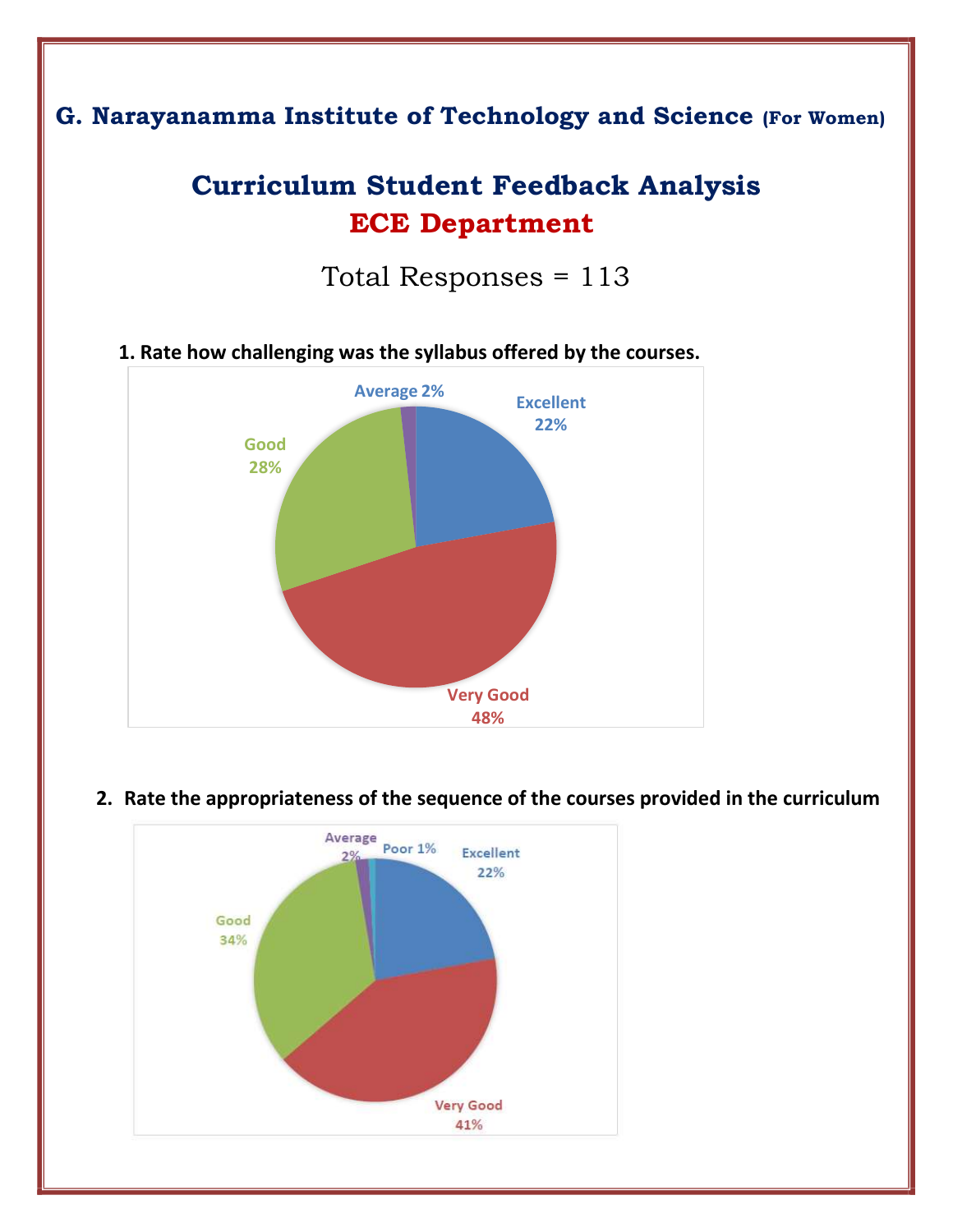## **3. Rate the depth of the syllabus of the courses in relation to the competencies expected by industry/current global scenario**



# **4. Rate the sequence of the units/modules in the courses.**

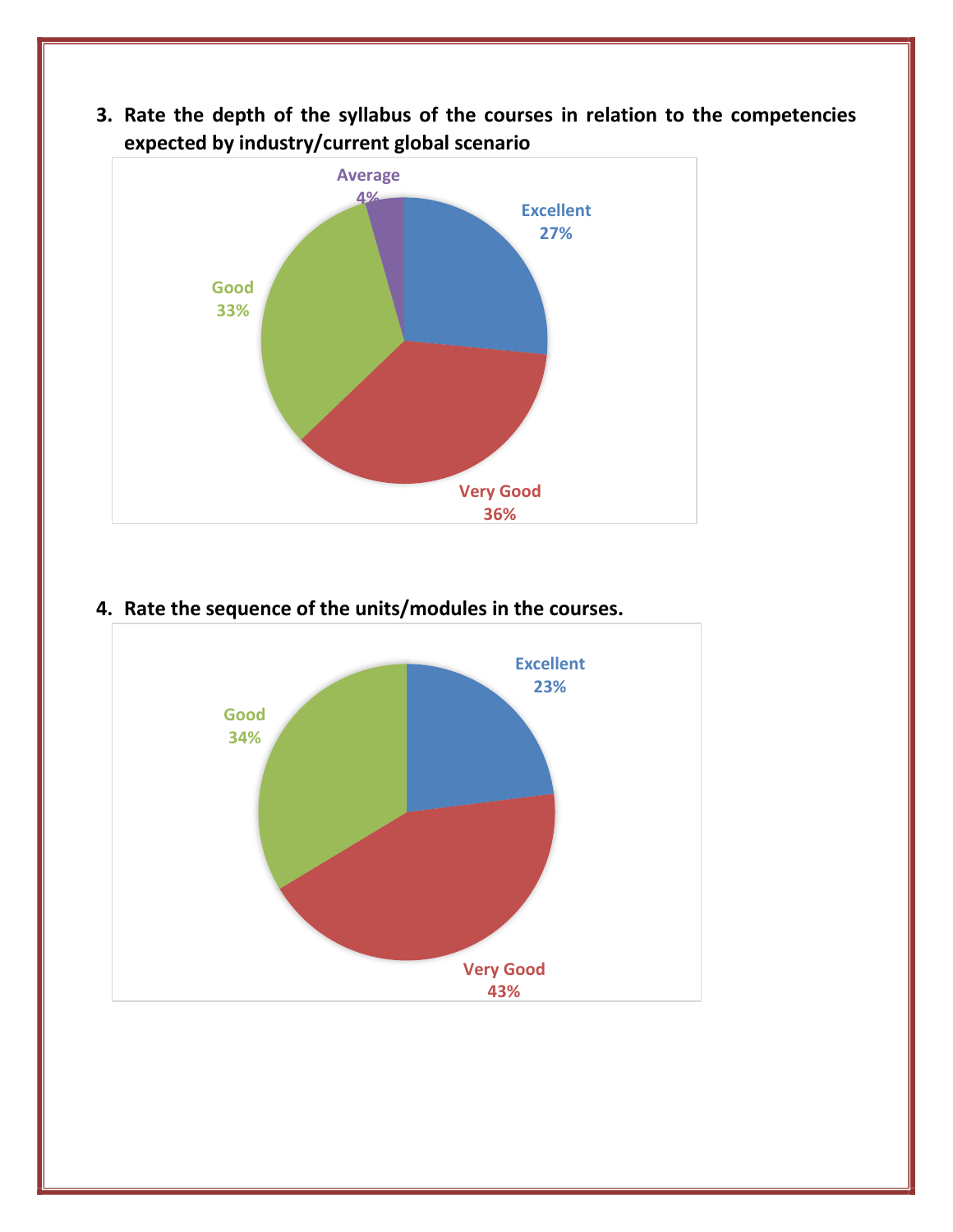**5. Rate the adequateness of the textbooks and reference books mentioned for the course.** 



### **6. Rate the offering of electives in relation to technology advancements.**

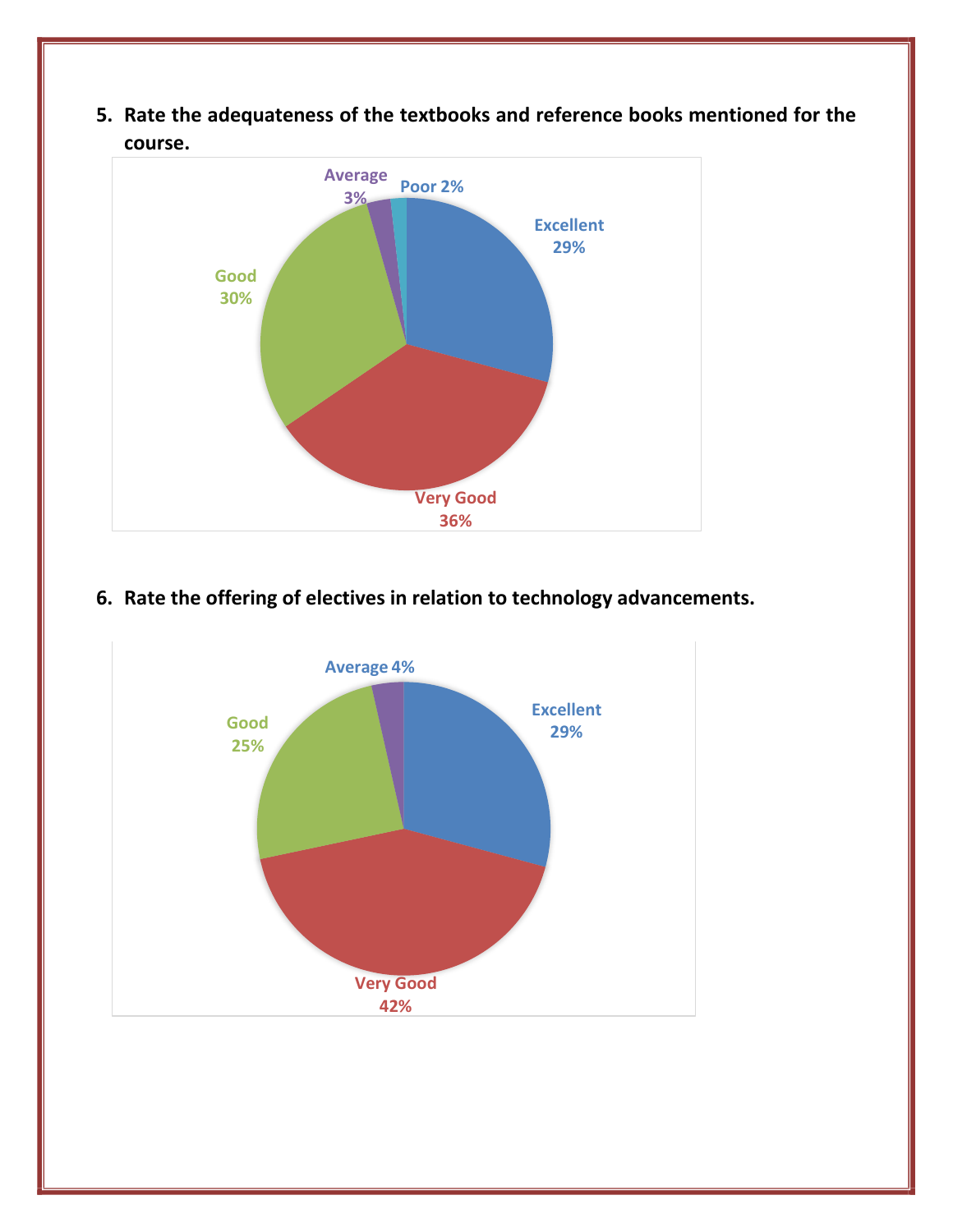

**7. Rate the design of the courses in terms of extra learning or self-learning.** 

**8. Rate the flexibility in choosing the electives in relation to technology advancements.** 

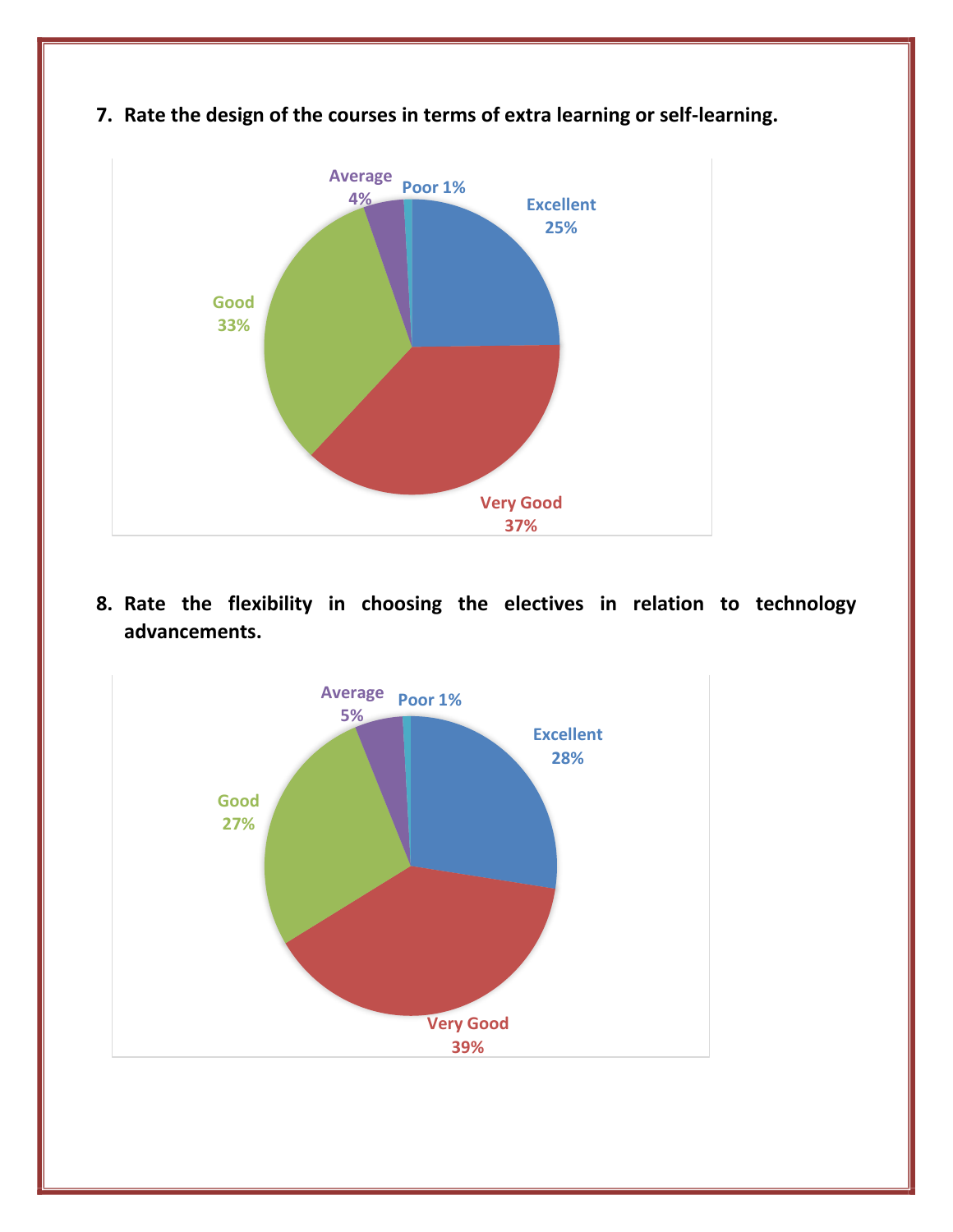

**9. Rate the percentage of the courses offering LAB components.** 

**10.Rate the composition of the courses in terms of Basic science, Engineering science, Humanities, Discipline core, Discipline elective, Open elective, project etc.?**